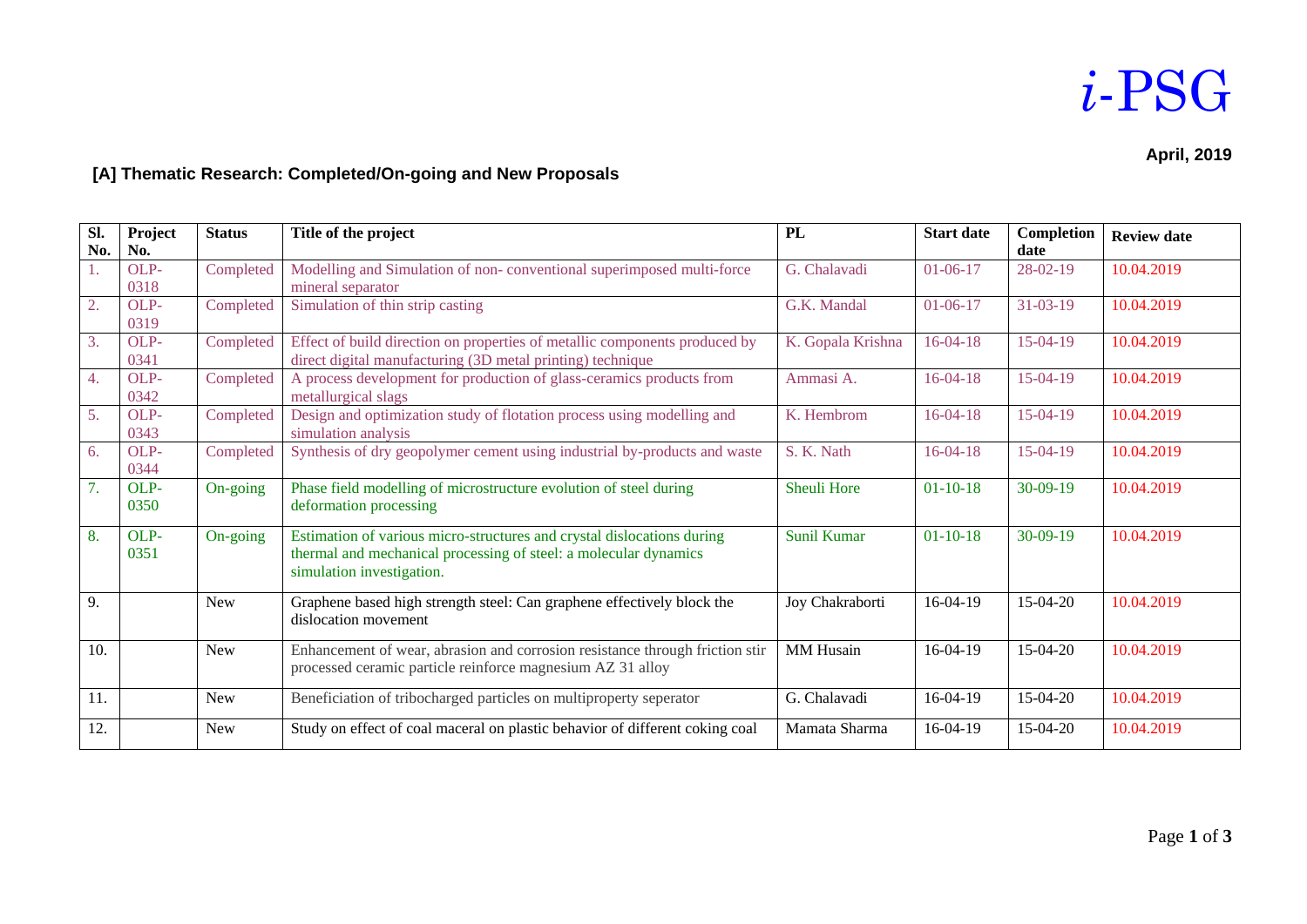### *i*-PSG

#### **April, 2019**

#### **[B]Technology Development: Completed/On-going and New Proposals**

| SI.<br>No.       | Project<br>N <sub>0</sub> | <b>Status</b> | Title of the project                                                                                                               | PL           | <b>Start date</b> | Completion<br>date | <b>Review date</b> |
|------------------|---------------------------|---------------|------------------------------------------------------------------------------------------------------------------------------------|--------------|-------------------|--------------------|--------------------|
|                  | OLP-<br>0331              | Completed     | Energy efficient Coke based brass melting furnace for the artisans of West Bengal<br>and Odisha                                    | N. Haldar    | $01-10-17$        | $31 - 03 - 19$     | 10.04.2019         |
| 2.               | OLP-<br>0333              | Completed     | Modeling and optimization of water cooled copper drum channel of melt spinning<br>technique for the production of amorphous alloys | Y. Usha      | $16 - 04 - 18$    | $15-03-19$         | 10.04.2019         |
| 3.               | OLP-<br>0334              | Completed     | Graphene supercapacitor with energy density close to Li-ion battery                                                                | R.K. Sahu    | $16-04-18$        | $15-03-19$         | 10.04.2019         |
| $\overline{4}$ . | OLP-<br>0337              | Completed     | Development of indigenous air stratifier for dry<br>beneficiation                                                                  | G. Chalavadi | 16-04-2018        | $15 - 12 - 18$     | 11.04.2019         |
| 5 <sub>1</sub>   | OLP-<br>0339              | Completed     | IoT for high temperature processes in a hazardous environment in steel making                                                      | S. Sagar     | $16-04-18$        | $15 - 12 - 18$     | 11.04.2019         |
| 6.               |                           | <b>New</b>    | Energy efficient coal and oil based brass melting furnace for the artisans of West<br>Bengal                                       | N. Haldar    | $16-04-19$        | 15-04-2020         | 11.04.2019         |
| 7.               |                           | <b>New</b>    | Development of process on 2 kg scale for production of synthetic rutile from<br>ilmenite                                           | S. Prasad    | $16-04-19$        | 15-10-2019         | 11.04.2019         |

#### **[c] Scholastic Research: Completed and New Proposals**

| SI. | Proje        | <b>Status</b> | Title of the project                                                                                                                                          | PL             | <b>Start date</b> | Completion | <b>Review</b> |
|-----|--------------|---------------|---------------------------------------------------------------------------------------------------------------------------------------------------------------|----------------|-------------------|------------|---------------|
| No. | ct No        |               |                                                                                                                                                               |                |                   | date       | date          |
|     | OLP-<br>0255 | Completed     | Thermo-mechanical processing parameters on microstructures and hot<br>deformation behaviour of molybdenum added low carbon micro alloyed<br>steel (Module-IV) | A.P. Murugesan | $16-04-18$        | $15-04-19$ | 11.04.2019    |
|     | OLP-<br>0256 | Completed     | Control & Analysis of Inclusions in Electrical Steel (Module-IV)                                                                                              | Ashok K.       | $16-04-18$        | $15-04-19$ | 11.04.2019    |